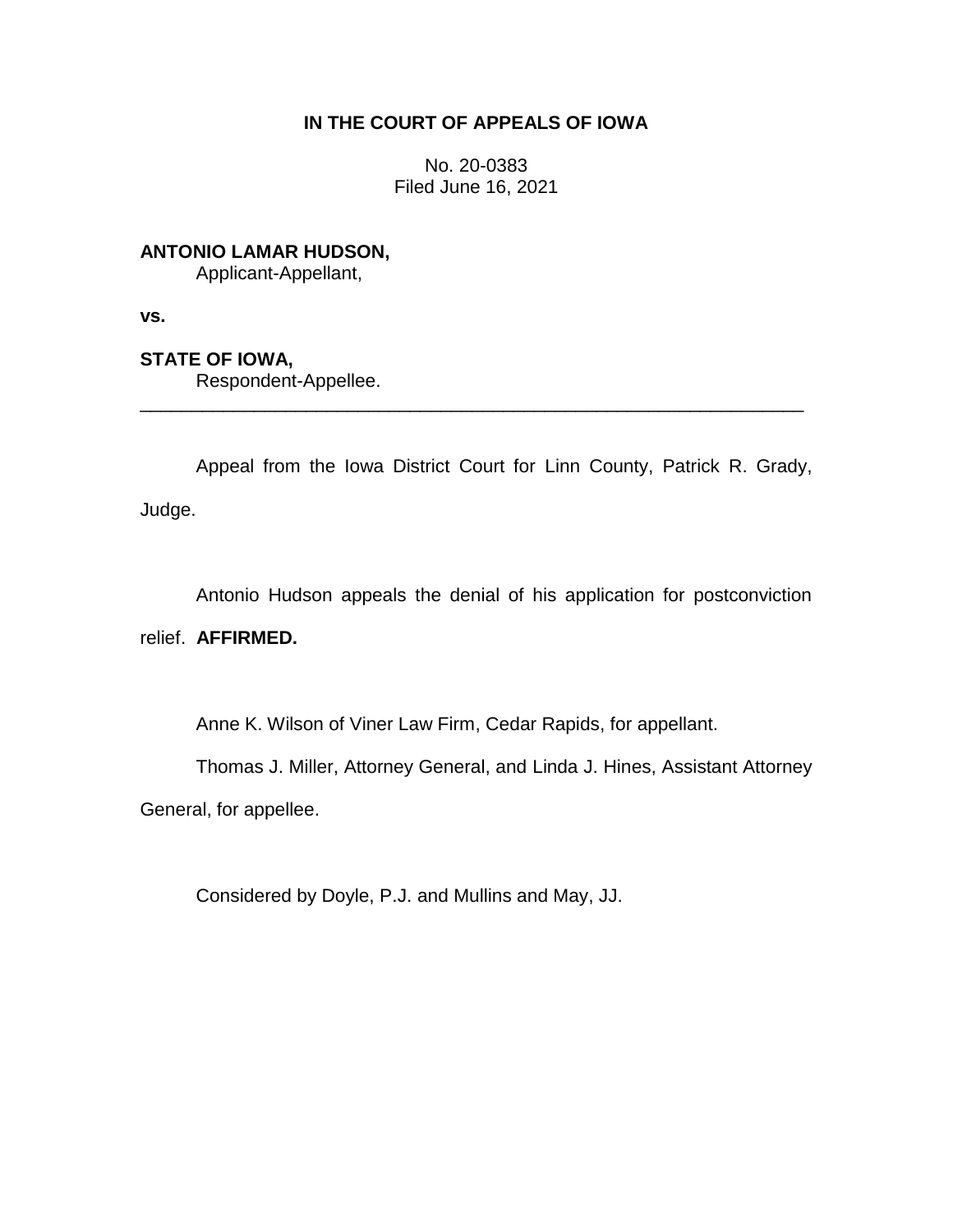#### **MULLINS, Judge.**

Antonio Hudson appeals the denial of his application for postconviction relief (PCR). He argues the court erred in denying his claim his counsel in the underlying criminal proceeding rendered ineffective assistance in allowing him to plead guilty to third-degree sexual abuse, first-degree burglary, and going armed with intent. He claims his pleas were not entered knowingly and intelligently because "he was not fully aware of the consequences of his plea[s]" due to his "low IQ and other disorders that would affect his decision making."

## **I. Background**

Hudson was criminally charged in March 2011. In May, the court ordered that Dr. Frank Gersh conduct an evaluation of Hudson. In his ensuring report, Dr. Gersh explained Hudson met the criteria for undifferentiated schizophrenia and exhibited paranoid behavior. Dr. Gersh reported concerns for Hudson's competency to stand trial, noting "[h]e needs medical treatment of the schizophrenia before he can present himself in court" and "instruction on courtroom procedure, the roles of important people in the courtroom and the important issues of the legal case against him." Dr. Gersh recommended "further evaluation and treatment." The court stayed the proceedings and ordered further evaluation and treatment.

In July, Hudson moved for a competency hearing. In response, the court ordered him to undergo a competency evaluation. Dr. Timothy Kockler completed a competency evaluation in November. Dr. Kockler estimated Hudson's "intellectual ability . . . to be in the below average to average range" and observed his "[t]hought processes were intact and goal directed" with "no evidence of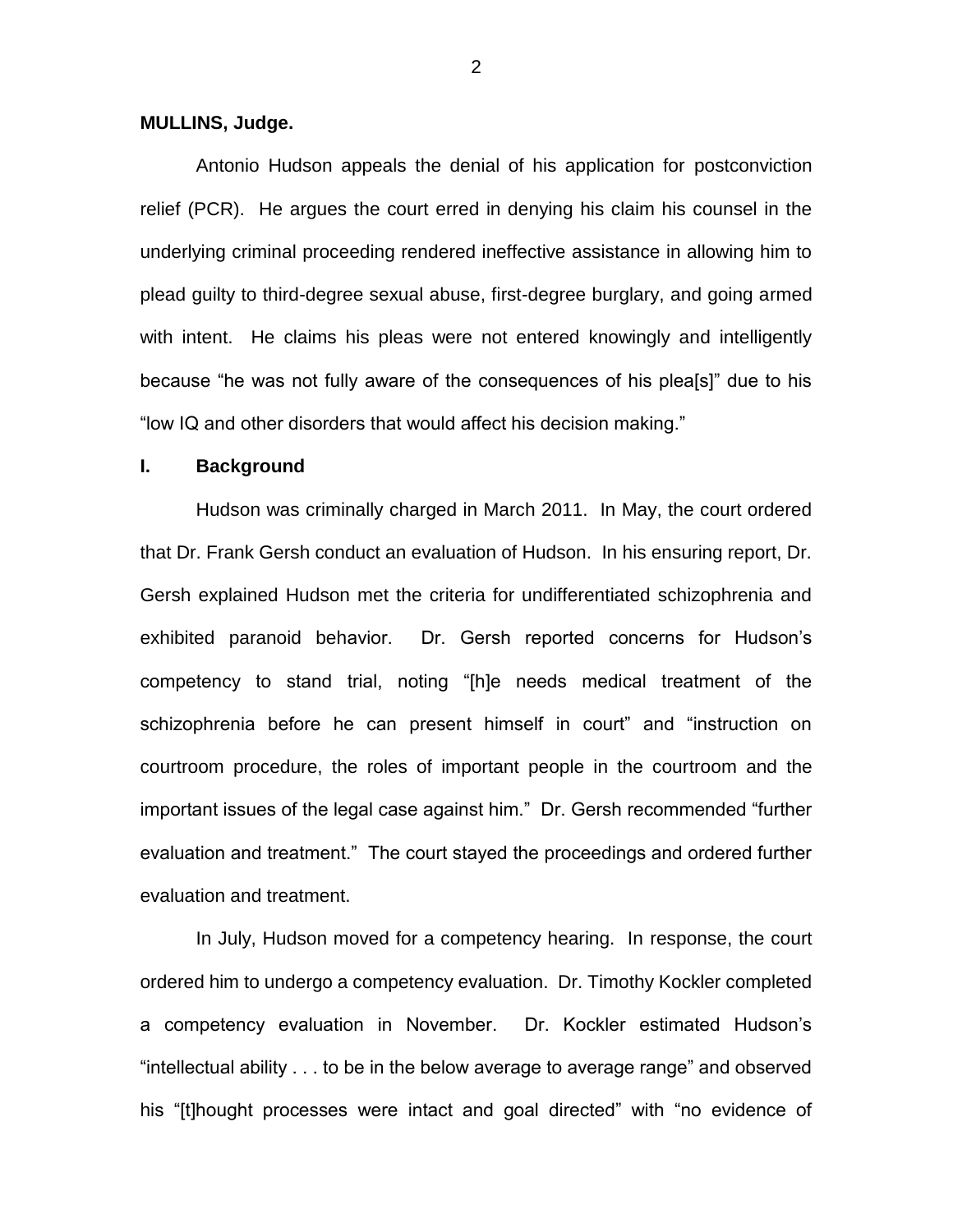delusions." Hudson's full scale IQ score was eighty-six, which fell in the lowaverage range. Dr. Kockler determined Hudson to be competent to stand trial.

A competency hearing was held in April 2012, at which Hudson withdrew his challenge to his competency to stand trial. Ultimately, in December, Hudson entered guilty pleas. At the plea hearing, the court discussed with Hudson the nature of the charges and their penalties as well as the rights he would be giving up by pleading guilty, to all of which Hudson acknowledged his understanding. While Hudson did request some brief sidebars with his attorney, Hudson stated he had sufficient time to discuss the matter with his counsel, and we was satisfied with his representation. The court accepted Hudson's guilty pleas and advised him of his obligation to file a motion in arrest of judgment in order to challenge them. Sentence was imposed in February 2013.

Hudson filed his PCR application in January 2015. He claimed his criminal counsel provided ineffective assistance because Hudson "was mentally incompetent before and after conviction." In his pre-trial brief, Hudson argued his pleas should be set aside due to "his low mental health, schizophrenia, the effect of medications, and pressure and promises by defense counsel inducing him to plead guilty."

The matter proceeded to trial in October 2019, about a year before which Dr. Mark Mills conducted a psychiatric assessment of Hudson. He submitted a report shortly before trial. Based on his assessment, Dr. Mills opined, due to his cognitive limitations, "Mr. Hudson appears to have lacked the intellectual ability to appreciate the implications of his plea." Dr. Mills concluded as follows: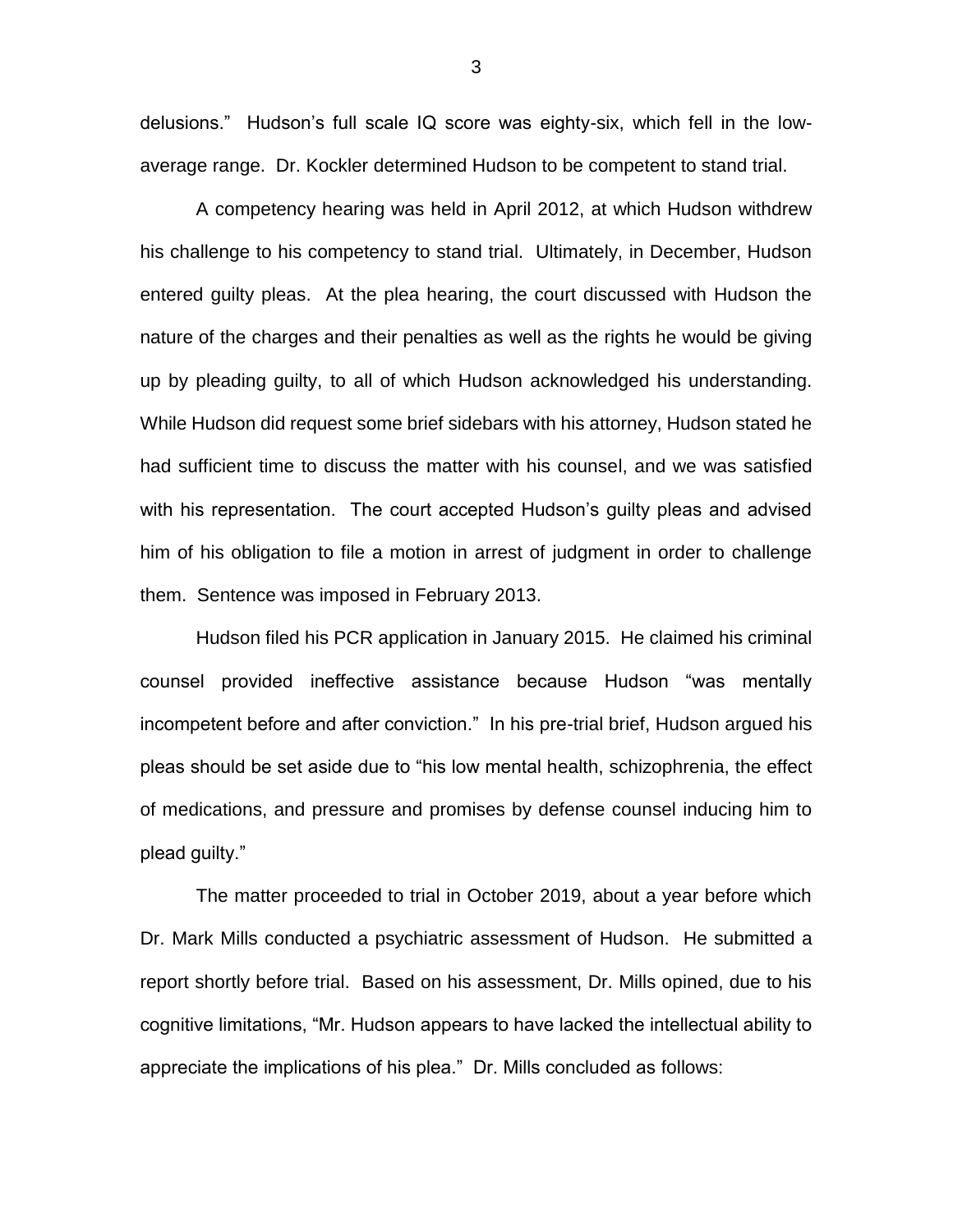Overall, I believe the following: first, Mr. Hudson had a long history of schizophrenia, repeatedly confirmed by his prison physicians and treated with antipsychotic medication several years before he entered his plea. Second, that Mr. Hudson has significant cognitive limitations as revealed in his comprehensive testing with Dr. Kockler and in his bizarre responses on his recent MMPI and his conversation with me. Third, those cognitive limitations may reflect the course of his schizophrenia or something preexisting (which cannot be determined without detailed access to his school transcripts). Finally, the combination of cognitive impairment and significant sedation provide Mr. Hudson's claim a credible medical basis: he states that he could not understand what he was agreeing to and this appears to be accurate.

However, Dr. Mills went on to acknowledge Dr. Kockler's 2011 evaluation was "clearly a competent assessment." And Dr. Mills testified cognitive decline is a routine part of schizophrenia as the years pass following diagnosis. He agreed the cognitive limitations Hudson exhibited relative to the 2018 assessment may not have been exhibited to Dr. Kockler in 2011. He also agreed the report following Dr. Kockler's testing simply suggested "some mild issues."

Medical documentation concerning his condition when he was sent to the medical classification center following the imposition of sentence notes Hudson was "currently very healthy and his only current problems are schizophrenia and asthma," and he reported his medications for those issues "are working well for him." Hudson's mother testified Hudson's criminal attorney advised her pleading guilty was Hudson's best option. Hudson testified to the same, adding his attorney advised him he would out of prison within five years if he pled guilty, but he would serve eighty-eight years if he went to trial. Hudson's criminal attorney testified Hudson initially expressed concerns about his competency, counsel pursued the issue, but it turned out to be a non-issue. Counsel testified he never advised Hudson he would only serve only five more years if he pled guilty. He stated, "I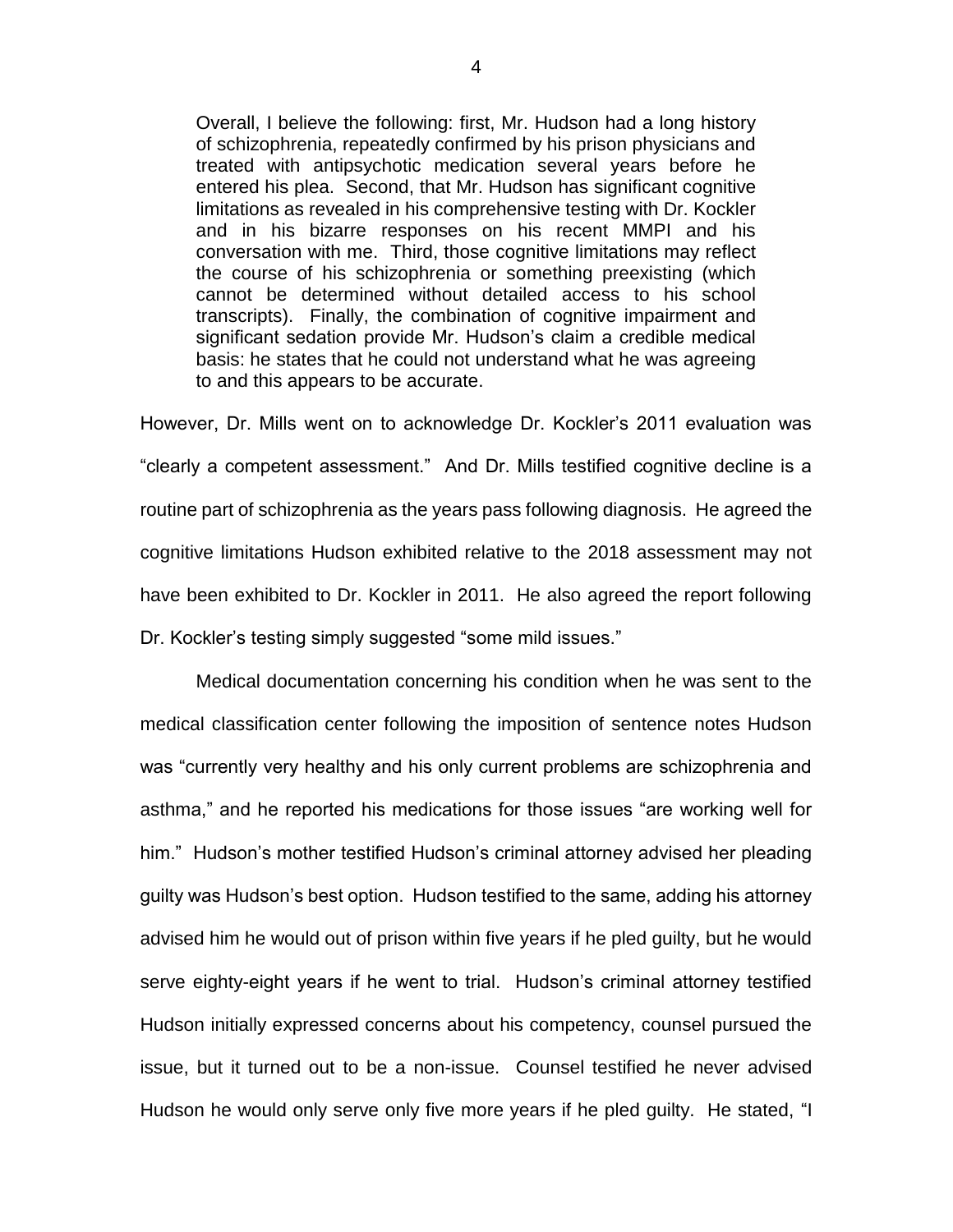never would have stated a specific expectation . . . because, quite frankly, outside of the correctional system I don't think anyone can give an accurate estimation of how long people are going to serve." Counsel had no concerns regarding Hudson's understanding of the charges or proceedings.

Following trial, the district court concluded, among other things, Hudson failed to establish he would have been found incompetent if his attorney pursued the issue further. The court therefore denied Hudson's ineffective-assistance claim and dismissed his PCR application. Hudson appeals.

## **II. Standard of Review**

Appellate review of PCR proceedings is typically for correction of errors at law, but where claims of ineffective assistance of counsel are forwarded, our review is de novo. *See Diaz v. State*, 896 N.W.2d 723, 727 (Iowa 2017). Because Hudson's claim concerns the effectiveness of trial counsel, he must prove by a preponderance of the evidence that (1) his counsel failed to perform an essential duty and (2) prejudice resulted. *See Strickland v. Washington*, 466 U.S. 668, 687 (1984); *State v. Lopez*, 907 N.W.2d 112, 116 (Iowa 2018). We "may consider either the prejudice prong or breach of duty first, and failure to find either one will preclude relief." *State v. McNeal*, 897 N.W.2d 697, 703 (Iowa 2017) (quoting *State v. Lopez*, 872 N.W.2d 159, 169 (Iowa 2015)).

#### **III. Analysis**

Hudson argues counsel was ineffective in allowing him to plead guilty, claiming his pleas were not entered knowingly and intelligently because "he was not fully aware of the consequences of his plea[s]." Hudson first asserts the fact that he had off-the-record discussions with his counsel at the plea hearing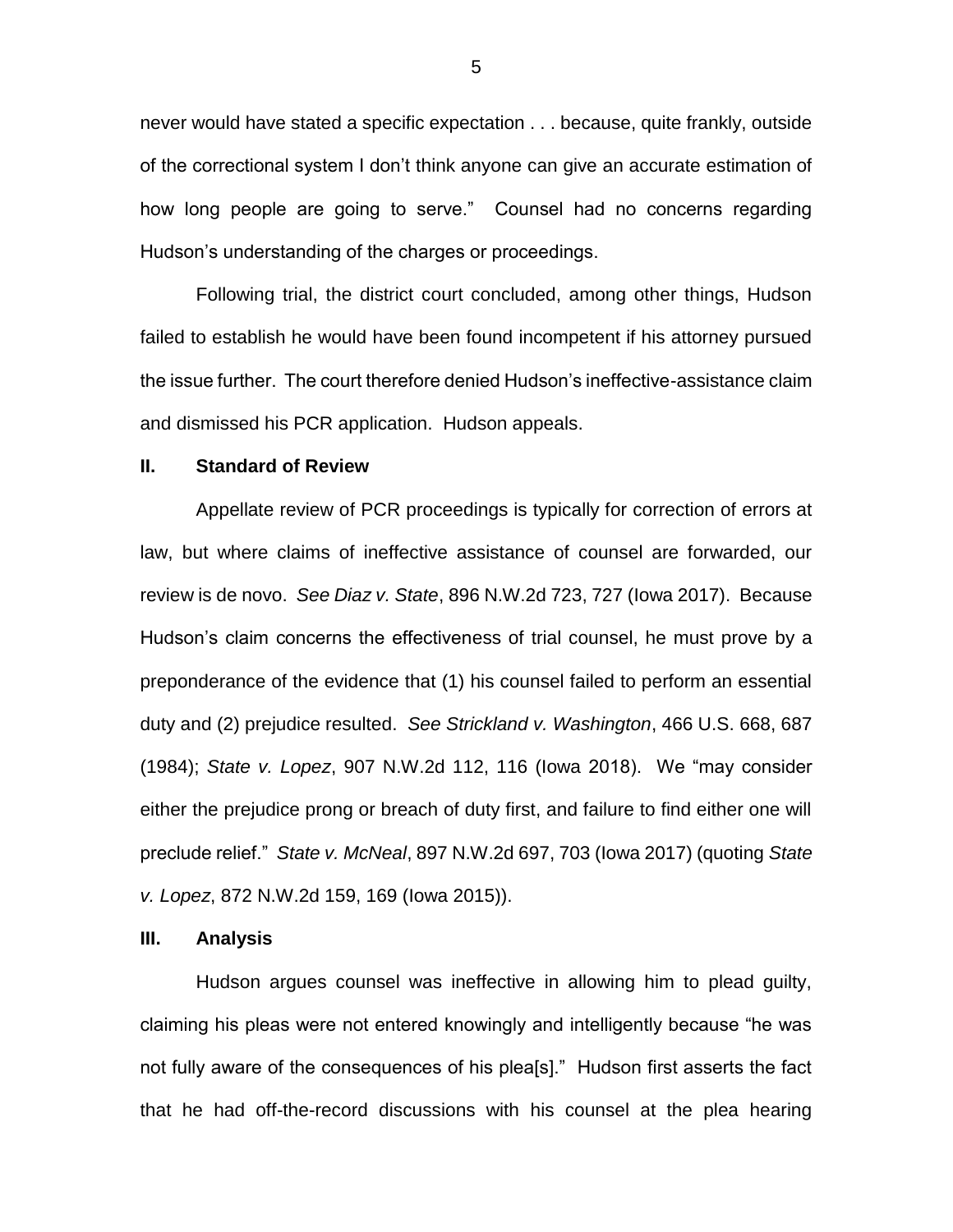indicates he was not aware of the consequences of his plea. But our review of the record discloses the purpose of those discussions was for counsel to clear up questions Hudson had, and those discussions served their purpose. Hudson next argues his plea was not entered knowingly and intelligently because of his "low IQ and other disorders that would affect his decision making"; he claims he was mentally incompetent, so his plea could not be knowing and intelligent.

The mere presence of mental illness does not equate to incompetency. *Jones v. State*, 479 N.W.2d 265, 270 (Iowa 1991). The claim that Hudson was mentally incompetent at the time of his plea is directly contradicted by the record of the plea proceeding. When such is the case, "the applicant bears a special burden that the record is inadequate." *Arnold v. State*, 540 N.W.2d 243, 246 (Iowa 1995). Upon our de novo review, we conclude Hudson did not meet this burden. First, we find Dr. Kockler's opinion as to Hudson's functioning more reliable than Dr. Mills's opinion, especially so in light of the fact that Dr. Mills's assessment was completed several years after the plea was entered, his testimony that cognitive decline is a routine part of schizophrenia as the years pass following diagnosis, and his agreement the cognitive limitations Hudson exhibited relative to the 2018 assessment may not have been exhibited to Dr. Kockler in 2011. At the plea hearing, Hudson did not exhibit any irrational behavior or demeanor that suggested a competency problem, and the court and parties had received a medical opinion that Hudson was competent. *Cf. Jones*, 479 N.W.2d at 265 (discussing factors on the issue of competency to stand trial). So we agree with the district court that counsel performed effectively and no prejudice resulted.